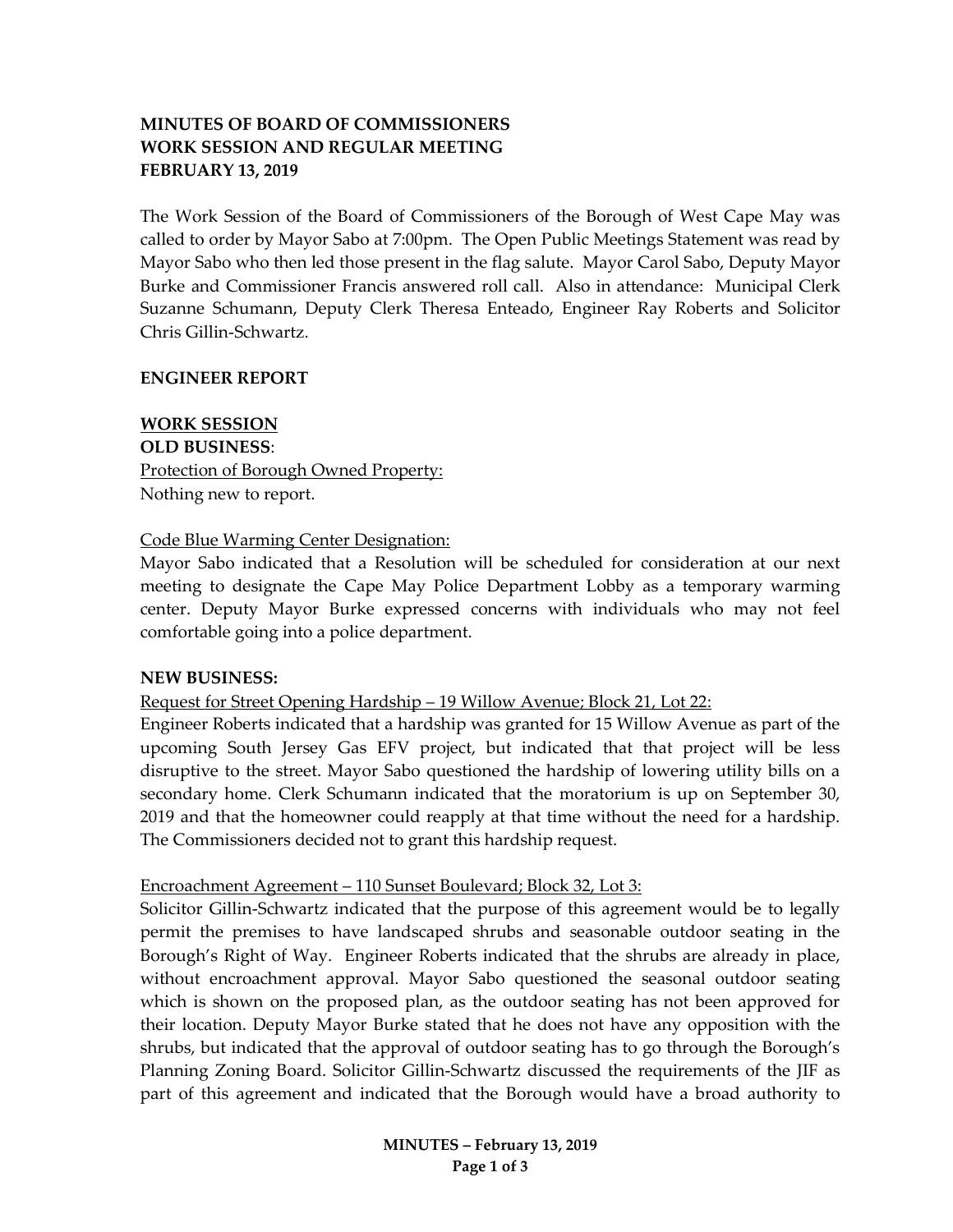regulate any continuation of the agreement. Solicitor Gillin-Schwartz further indicated that the approval of this agreement does not affirm whether outside seating is approved. Mayor Sabo indicated that she would prefer to see a revised agreement which did not include language on outdoor seating. Solicitor Gillin-Schwartz stated that he will reach out to the attorney for 110 Sunset Boulevard for a revised agreement for review at the next meeting.

# Bike Route Map:

Mayor Sabo presented the proposed Bike Route Map which is currently being discussed with Cape May and Cape May Point to distinguish safe bike travel routes on the island. The green areas indicated the most desirable routes, while the orange was less desirable and red were areas to avoid. Engineer Roberts reminded the Commissioners that bicyclists are required to follow the rules of the road.

### **PUBLIC PORTION:**

**NONE** 

The Work Session concluded at 7:49pm.

### **REGULAR MEETING**

**CONSENT AGENDA**: On motion of Deputy Mayor Burke, seconded by Commissioner Francis, the following Consent Agenda was unanimously approved on roll call vote.

Minutes:

| -----------      |                                  |
|------------------|----------------------------------|
| January 23, 2019 | Work Session and Regular Meeting |

Ordinances for Introduction and Publication:

561-19 Salary Ordinance Amendment

### Resolutions:

| 38-19     | Authorizing the Submission of the Recycling Tonnage Grant Application to the |  |
|-----------|------------------------------------------------------------------------------|--|
|           | New Jersey Department of Environmental Protection for the Year 2018          |  |
| $39-19$   | Release of Unexpended Escrow Fees - Jonathan Hand Excavating                 |  |
| 40-19     | Authorizing Hardship Condition Road Opening Permit to South Jersey Gas       |  |
|           | Company to Install Excess Flow Valves                                        |  |
| 41-19     | Appointment of Planning Zoning Board Solicitor                               |  |
|           | Richard M. King, Esquire                                                     |  |
| $42 - 19$ | Approving Social Affairs Permit - Cape May County Regular Republican         |  |
|           | Organization                                                                 |  |
| 43-19     | Reappointment of Marian R. Ragusa as Judge of the Municipal Court of the     |  |
|           | Borough of West Cape May                                                     |  |
| 44-19     | <b>**TABLED**</b> Authorizing an Encroachment Agreement Regarding 110 Sunset |  |
|           | Boulevard; Block 32, Lot 3                                                   |  |
| 45-19     | <b>Bill Payment</b>                                                          |  |
|           |                                                                              |  |